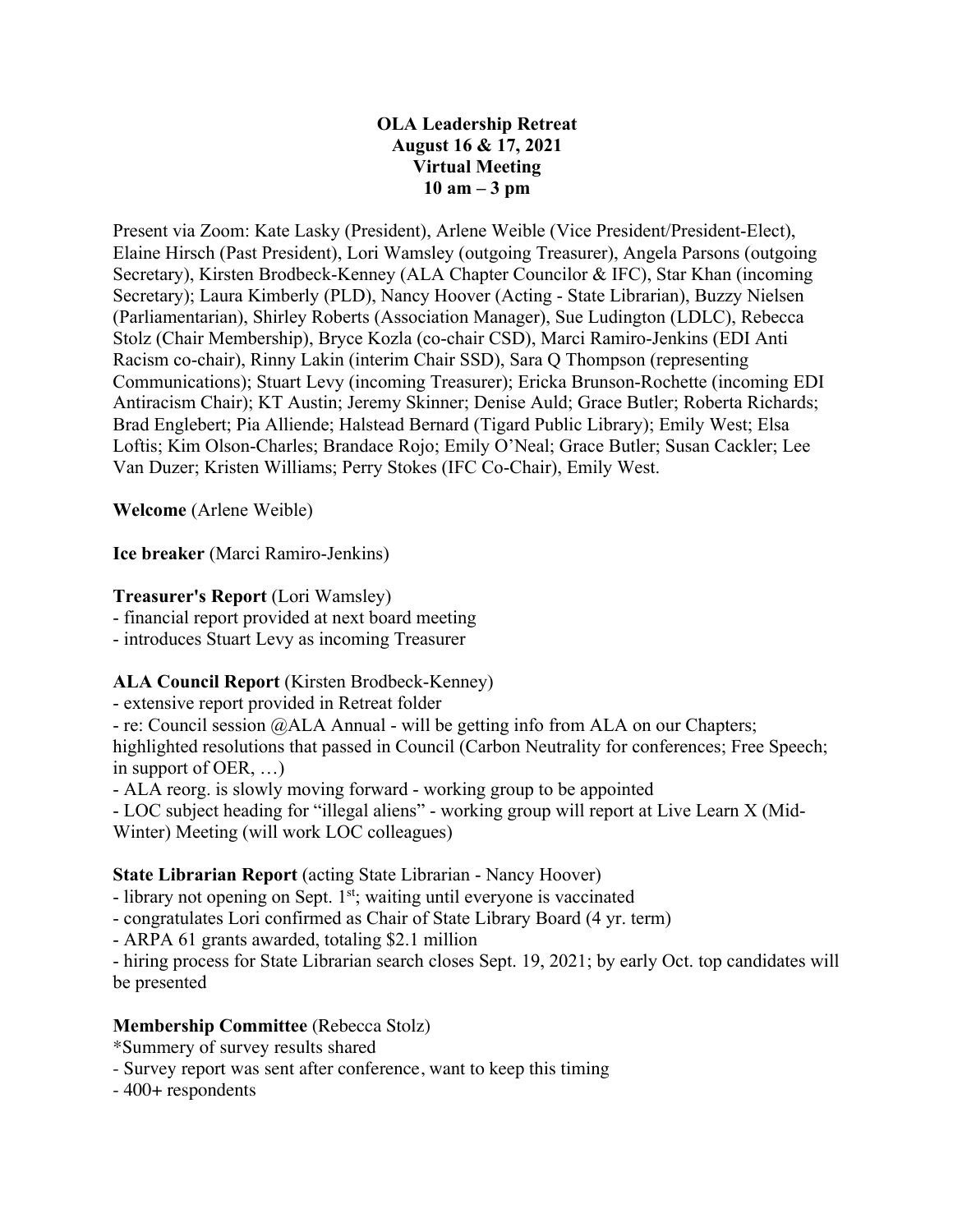- moving forward, Membership Committee will be focusing on different types of membership

## **LDL Committee** (Sue Luddington)

- Annual report to be shared on Committee webpage

- Lobbyist Report – Bills – getting school libraries media standards enforced is now a budget note inside of another bill that forces a report to be presented by end of year.

- Library Legislative Day (LLD) 2021 Virtual - 32 library workers held appointments w/ 27 legislators

- Committee structural issues to be addressed (LDLC) – Chair position is open mid-term (Sue moving to NY Aug.); two co-chair positions named (Jeremy Skinner & Kim Olsen-Charles 2021-22)

### **Incoming President** (Arlene Weible)

- thoughts on upcoming year (not a conference year)

- suggests spending the year doing the work "Learn. Think. Act", i.e. looking at bylaws (committees, unites, structures) to truly become an anti-racist organization - writing bylaws for REFORMA & EDI Committee

- Strategic Plan (3 focus areas), using the Plan to inform our work

- think of continuing education opportunities for our membership during conference-free year

#### **Breakout Discussions**

- Communications theme – notes taken by each of the 4 groups, to be shared with Exec. Board

#### **Open Discussion** (Arlene Weible)

- ideas for OLA learning events calendar for upcoming year

\*shares draft schedule for upcoming OLA calendar for input and information

- a reminder for all (Units, Divisions, Committees) to share events on OLA schedule
- open discussions:

- the possibility of having a learning opportunity at least once/month

- training format (i.e. OLA's YouTube page)
- how to use social media to highlight upcoming events & training opportunities

### **OLA President's Annual Report** (Kate Lasky)

- shares Report
- walks through Report, with focus on Strategic Plan 3 Focus Areas, Initiatives (Action)

- recommends building activity around Strategic Plan – have goals come directly from Units - highlights accomplishments of the year:

- commends EDI and Anti-racism Taskforce for creating the EDI Toolkit
- EDI and Anti-racism Taskforce established as a Standing Committee

### - highlights results from membership survey, focusing on relationship b/t membership comments and focus goals of Strategic Plan.

#### **Breakout rooms**

- discussion on Strategic Plan for upcoming year

#### **New leader orientation**